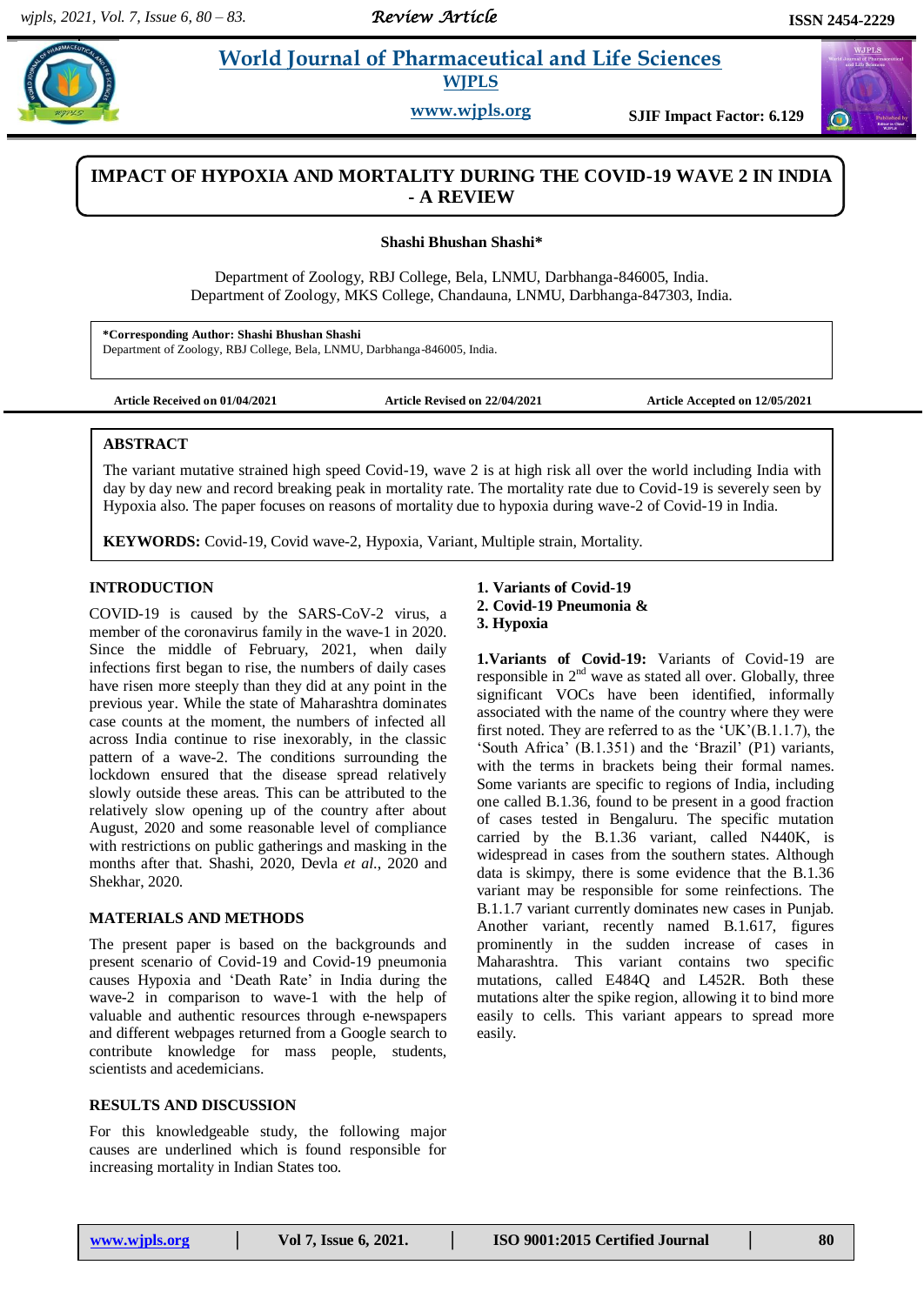| <b>STATE</b>         | <b>CASES</b> |        | <b>ACTIVE</b> |            | <b>RECOVERED</b><br><b>DEATHS</b> |        |                   |     |
|----------------------|--------------|--------|---------------|------------|-----------------------------------|--------|-------------------|-----|
| Maharashtra          | 47,71,022    | 48,821 | 6,59,013      | 11,448     | 40,41,158                         |        | 69,600 70,851     | 687 |
| Kerala               | 16,64,789    | 28,011 | 3,46,230      | 8,447      | 13, 13, 109                       |        | 19,619 5,450 46   |     |
| Karnataka            | 16,46,303    | 44,438 | 4,44,754      | 23,298     | 11,85,299                         |        | 20,901 16,250 239 |     |
| <b>Uttar Pradesh</b> | 13,42,413    | 29,062 | 2,85,832      | 9,820      | 10,43,134                         |        | 38,887 13,447     | 286 |
| <b>Tamil Nadu</b>    | 12,28,064    | 20,862 | 1,23,258      | 2,814      | 10,90,338                         |        | 18,016 14,468 122 |     |
| Delhi                | 12, 12, 989  | 18,043 | 89,592        | 2,888      | 11,05,983                         |        | 20,293 17,414 448 |     |
| Andhra Pradesh       | 11,63,994    | 18,972 | 1,51,852      | 8,874      | 10,03,935                         |        | 10,227 8,207 71   |     |
| <b>West Bengal</b>   | 8,80,894     | 17,501 | 1,19,961      | 1,488      | 7,49,296                          |        | 15,937 11,637 88  |     |
| Chhattisgarh         | 7,71,701     | 16,274 | 1,20,977      | 610        | 6,41,449                          |        | 14,388 9,275 288  |     |
| Rajasthan            | 6,51,247     | 17,296 | 1,94,371      | 5,183      | 4,52,164                          |        | 11,848 4,712 154  |     |
| Gujarat              | 6,07,422     | 12,820 | 1,47,499      | 681        | 4,52,275                          |        | 11,999 7,648 140  |     |
| Madhya Pradesh       | 6,00,430     | 12,082 | 85,750        | 1,438      | 5,08,775                          |        | 13,408 5,905 83   |     |
| Haryana              | 5,27,773     | 12,885 | 1,04,722      | 648        | 4, 18, 425                        |        | 13,283 4,626 140  |     |
| Bihar                | 5,09,047     | 11,407 | 1,07,668      | 2,278      | 3,98,558                          | 13,803 | 2,821 82          |     |
| Odisha               | 4,71,536     | 8,814  | 65,400        | 2,421      | 4,04,063                          | 6,488  | $2,073$ 5         |     |
| Telangana            | 4,63,361     | 8,878  | 79,520        | <b>B16</b> | 3,81,365                          | 7,432  | $2,476$ 68        |     |
| Punjab               | 3,92,042     | 0.772  | 60,709        | 601        | 3,21,861 8,018                    |        | 9,472 166         |     |

**Table 1: Indian states: Cases & Mortality (4 May, 2021).**

between people and the picture of some Indian states are witness including highly infected states (Table 1). But more worryingly, recent studies show that the L452R mutation is also capable of immune escape, dodging both antibodies generated by a prior infection or a dose of vaccine as well as other forms of immunity that do not rely on antibodies. [https://sciencethewire.in.](https://sciencethewire.in/)

**2. Covid-19 pneumonia:** Pneumonia caused by SARS-CoV-2 virus infection is called Covid pneumonia. Normal blood-oxygen level is about 75 to 100 mm Hg. This can be found from a blood test called 'Arterial Blood Gas Test' (invasive test from an arterial blood sample). Saturation of more than 95 per cent is considered normal, any saturation below this is considered abnormal. This can be observed with the help of a pulse oximeter, with the help of a finger probe. There are numerous medical conditions which can cause low oxygen levels and Covid is just one of them.

**3. Hypoxia:** It is a condition where the tissues are not oxygenated adequately, usually due to insufficient concentration of oxygen in blood. This causes anaemia, asthma, heart failure, chronic obstructive pulmonary disease, lung infection and fluid accumulation in lungs, respiratory distress, allergic reactions *etc.* On the basis of various symptoms, it may be differentiated as arterial hypoxia, anaemic hypoxia, ischemic hypoxia and tissue hypoxia. This infection is known to cause low oxygen

levels but without any development of symptoms. This can be dangerous as crucial time can be lost before admission. Delayed admission has been one of the causes of poor outcomes.

**3a. Signs of Hypoxia:** The primary signs of hypoxia are restlessness, shortness of breath, cough, fast and slow heart rate time to time, difficulty in breathing, sweating, bluish discoloration of skin, lips and oral cavity *etc.*

**3b. Reasons of mortality from Hypoxia:** Covid-19 may cause hypoxia without the patient having any symptoms *i.e.* asymptomatic. Velavan and Meyer, 2021 & Parul,2020. and people wait for symptoms to develop due to mild problem and become late in offering medical care to the patients. One can only monitor such patients at high risk and identify the patients developing low oxygen with the help of a pulse oximeter. Doctors advise patients to keep note of their pulse oximeter 2-3 times daily with a 6 minute walk test (6 MWT). If the saturation is  $< 94$  per cent or there is a significant ( $> 4$ ) per cent) drop in saturation before and after walking, then they are supposed to seek admission at the closest facility. But due to asymptomatic conditions of the patients, the attendants and patients become careless, watching themselves taking different antibiotics for some days or talking medicines for pneumonia to according to the symptoms and suddenly having severe breathing problems and suffered from hypoxia condition which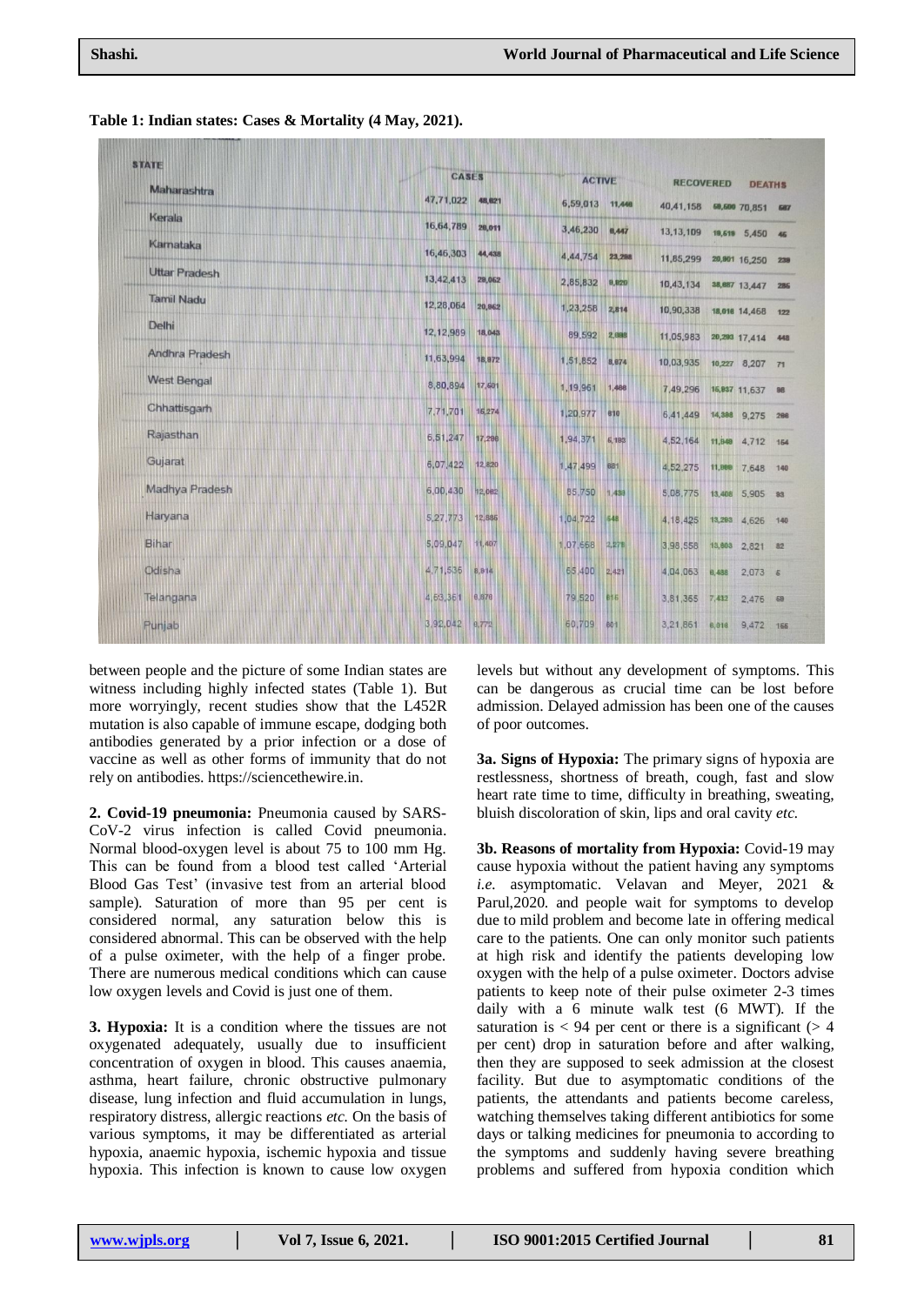finally result heart attack, brain haemorrhage and other physically conditional internal physiological problems due to absence of enough oxygen in the tissues to sustain bodily functions. Recently it is also added in research by National Institute of Health (NIH), America that death due to sudden heart attack during and after treatment of Covid patients increased death rate all over the world including India due to thicker blood and blood clots in Covid-19 patients. According to Cheril Maier, an Assistant Professor of coagulation and transfusion medicine in the pathology and laboratory medicine, department of Emory University School of Medicine, as well as medical director of Special Coagulation Laboratory, 'It has been a mystery why so many patients with Covid-19 have had atypical blood clots. The researchers tested plasma viscosity *i.e.* thickness of blood plasma, in 15 critically ill Covid-19 patients with pneumonia who are admitted to Emory Healthcare intensive care units(ICHs). All of them had plasma viscosity levels above the normal range. The sickest patients had the highest plasma viscosity levels, more than double normal levels and were also more likely to have a blood clot.

**3c.Treatment of Hypoxia and Oxygen Therapy:**  Treatment of hypoxia needs quick oxygen therapy, treatment of the underlying condition with intravenous steroids or antibiotics and accalimatization (*i.e.* cases who are exposed to high altitude for a while, within the body adapts to the state of decreased oxygen in the air).

Report advocates that Indian states Gujarat, Delhi, Chhattisgarh and Uttarakhand, are effecting more from different symptoms rather than Covid 19. The  $2<sup>nd</sup>$  wave of Covid 19 pandemic rages young people are now reporting severe lung infections and unpredictable symptoms, doctors across the country have told Suri and Ingale 2021.Young people had been relatively less affected by the pandemic during the first wave last year 2020. Many of them have been reporting 'ground glass opacity' in their lungs, which is a condition where the appearance of the lung changes because of the infection. The fact that several of the variants currently in circulation are more infectious, infecting entire families, could be one reason for the spike in cases in young people, suspect officials at the National Centre for Disease Control (NCDC). In Ahmedabad, severe lung infections and unpredictable symptoms are the two main issues plaguing doctors in Gujarat. More and more younger patients are turning up in the hospital with severe symptoms. Children, who were previously asymptomatic carriers are now coming with severe symptoms.' Increased ground glass opacity and the sudden onset of pneumonitis (lung inflammation) are some of the problems that Covid patients in Ahmedabad are facing right now, according to doctors. Some doctors are witnessing what is known as Happy Hypoxia, the patient doesn't know that their blood oxygen level is low and they will keep functioning normally When the drop is too steep, they will simply drop, sometimes dead.

Most of the Covid patients attended showed a severe adverse response on the eighth or tenth day of hospitalisation, calling it a 'worrying trend'. In Chhattisgarh, as in other parts of the country, symptoms have differed in comparison to last year. Last year, people would get discharged in eight days. But now symptoms are surfacing on the eighth day. Last time, the symptoms were only fever, cough, cold and breathing difficulties but now, along with all this, there is a dip in oxygen levels, high fever is persisting and we are seeing blood clots, cardiac arrest, brain haemorrhage as well. Mortality rate among those below 45 years is 25 per cent. In Uttarakhand, it's spreading very fast, and whole families are being affected. Schools have also played a role in spreading the infection among children, although their symptoms tend to be mild and manageable. The disease pattern was more severe this time around, compared to last year when initial symptoms presented were milder. Earlier, people would come with a loss of smell and taste, but now the more prevalent symptoms that first surface are fever and cough. The percentage of people presenting with a fever has increased. So, if we comeback on this burning topic, we should take minute care with minute observations of the aforesaid pneumonia, hopoxy and on the whole Covid-19 guidelines of World Health Organisation. WHO, April 2021.

## **CONCLUSION**

It is clear that the novel coronavirus has changed how we live and breathe. The sudden deaths were noticed in patients due to silent hypoxia that went unnoticed. In early September, the All India Institute of Medical Sciences (AIIMS) released a report that showed several patients succumbing to the Covid-19 infection due to sudden cardiac arrest and silent hypoxia that went unnoticed as there is no visible breathing distress. There was a rise in sudden deaths due to dropping oxygen levels, and thrombotic complications such as pulmonary thromboembolism or a blockage of the artery in the lungs. Despite experiencing dangerously low levels of oxygen, many people infected with severe cases of Covid-19 sometimes show no symptoms of shortness of breath or difficulty in breathing. All should take care of it.

## **REFERENCES**

- 1. Shashi, S.B. Isolation, Quarantine, Epidemics and COVID-19: History and Traditional Knowledge-A Review. *Shodh Sanchar Bull*, 2020; 10(39): 246- 252.
- 2. Devla, Parul, Snigdha, S., Lovely, A.K., Srivastava, A.K. and Bimal, R. Novel Corona Virus (2019 nCov) Pandemic: A Preliminary Review. *Bioglobia*, 2019; 7(1): 38-46. [https://bioglobia.in.](https://bioglobia.in/)
- 3. Shekhar, H. Prediction Strategy for the total confirmed cases of Covid-19 in India. Bioglobia, 2020; 7(1): 31-37. [https://bioglobia.in.](https://bioglobia.in/)